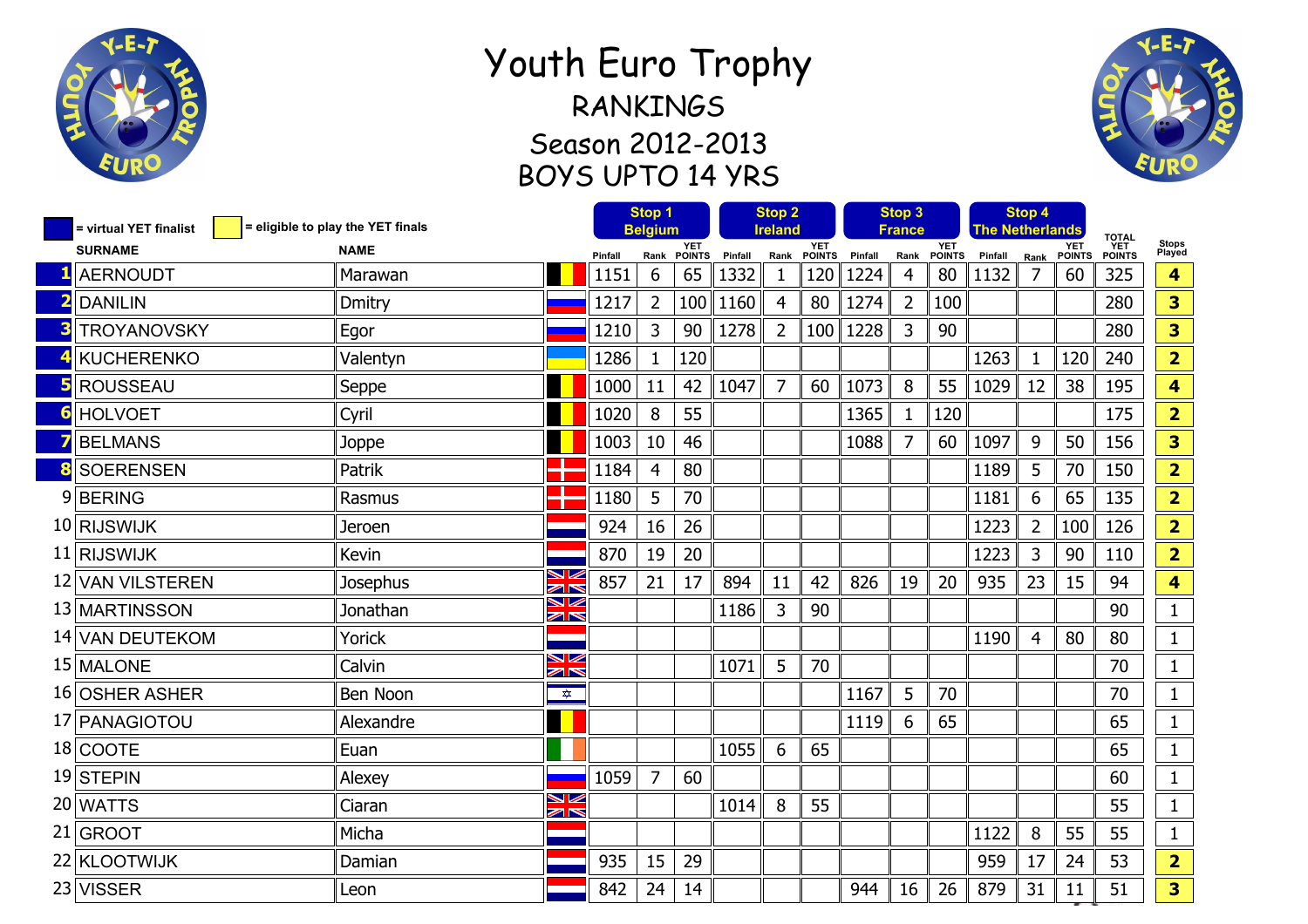| 24 SOERENSEN     | <b>Niklas</b> | 1008 | 9  | 50 |     |    |    |      |    |    |      |    |    | 50 | $\mathbf{1}$            |
|------------------|---------------|------|----|----|-----|----|----|------|----|----|------|----|----|----|-------------------------|
| 25 MCKEEVER      | Richard       |      |    |    | 997 | 9  | 50 |      |    |    |      |    |    | 50 | $\mathbf{1}$            |
| 26 SIMON         | Paul          |      |    |    |     |    |    | 1062 | 9  | 50 |      |    |    | 50 | $\mathbf{1}$            |
| 27 STAINES       | Lorcan        |      |    |    | 918 | 10 | 46 |      |    |    |      |    |    | 46 | $\mathbf{1}$            |
| $28$ BORIE       | Quentin       |      |    |    |     |    |    | 1021 | 10 | 46 |      |    |    | 46 | $\mathbf{1}$            |
| $29$ HARDER      | <b>Jesper</b> |      |    |    |     |    |    |      |    |    | 1095 | 10 | 46 | 46 | $\mathbf{1}$            |
| 30 JOUVE-VILLARD | Dorian        |      |    |    |     |    |    | 1020 | 11 | 42 |      |    |    | 42 | $\mathbf{1}$            |
| 31 TERMOHLEN     | <b>Steve</b>  |      |    |    |     |    |    |      |    |    | 1071 | 11 | 42 | 42 | $\mathbf{1}$            |
| 32 TEGENBOSCH    | <b>Rik</b>    | 789  | 25 | 13 |     |    |    | 817  | 20 | 18 | 802  | 41 | 9  | 40 | 3                       |
| 33 DE SMET       | Kevin         | 992  | 12 | 38 |     |    |    |      |    |    |      |    |    | 38 | $\mathbf{1}$            |
| 34 O'CONNELL     | Aaron         |      |    |    | 892 | 12 | 38 |      |    |    |      |    |    | 38 | $\mathbf{1}$            |
| 35 DEROO         | Quentin       |      |    |    |     |    |    | 1011 | 12 | 38 |      |    |    | 38 | $\mathbf{1}$            |
| 36 PHILIPSEN     | Renz          | 661  | 32 | 11 |     |    |    | 737  | 22 | 16 | 839  | 39 | 10 | 37 | 3                       |
| 37 PELLEGROMS    | Darren        | 888  | 18 | 22 |     |    |    |      |    |    | 918  | 25 | 13 | 35 | $\overline{2}$          |
| 38 SHMAKOV       | Igor          | 991  | 13 | 35 |     |    |    |      |    |    |      |    |    | 35 | $\mathbf{1}$            |
| 39 FOLEY         | Aaron         |      |    |    | 890 | 13 | 35 |      |    |    |      |    |    | 35 | $\mathbf{1}$            |
| 40 BOURDON       | Enzo          |      |    |    |     |    |    | 972  | 13 | 35 |      |    |    | 35 | $\mathbf{1}$            |
| 41 BEVERDAM      | Mathijs       |      |    |    |     |    |    |      |    |    | 1005 | 13 | 35 | 35 | $\mathbf{1}$            |
| 42 TSYGULEV      | Daniil        | 955  | 14 | 32 |     |    |    |      |    |    |      |    |    | 32 | $\mathbf{1}$            |
| 43 MALONE        | <b>Marcus</b> |      |    |    | 807 | 14 | 32 |      |    |    |      |    |    | 32 | $\mathbf{1}$            |
| 44 CHALLIER      | Clément       |      |    |    |     |    |    | 961  | 14 | 32 |      |    |    | 32 | $\mathbf{1}$            |
| 45 VAN SPAANDONK | Bryan         |      |    |    |     |    |    |      |    |    | 996  | 14 | 32 | 32 | $\mathbf{1}$            |
| 46 STAINES       | Sean          |      |    |    | 670 | 15 | 29 |      |    |    |      |    |    | 29 | $\mathbf{1}$            |
| 47 MACHUELLE     | Florian       |      |    |    |     |    |    | 952  | 15 | 29 |      |    |    | 29 | $\mathbf{1}$            |
| 48 VAN ROOYEN    | Kevin         |      |    |    |     |    |    |      |    |    | 974  | 15 | 29 | 29 | $\mathbf{1}$            |
| 49 HOOYBERGHS    | <b>Jerom</b>  | 850  | 22 | 16 |     |    |    |      |    |    | 864  | 35 | 11 | 27 | $\overline{\mathbf{2}}$ |
| $50$ BYRNE       | Owen          |      |    |    | 651 | 16 | 26 |      |    |    |      |    |    | 26 | $\mathbf{1}$            |
| 51 SIJSSENS      | Caron         |      |    |    |     |    |    |      |    |    | 967  | 16 | 26 | 26 | $\mathbf{1}$            |
| $52$ DE GROOF    | Bryan         | 773  | 26 | 12 |     |    |    |      |    |    | 892  | 28 | 12 | 24 | $\overline{\mathbf{2}}$ |
| $53$ FORY        | Yoran         | 889  | 17 | 24 |     |    |    |      |    |    |      |    |    | 24 | $\mathbf{1}$            |
| $54$ RYAN        | Conor         |      |    |    | 605 | 17 | 24 |      |    |    |      |    |    | 24 | $\mathbf{1}$            |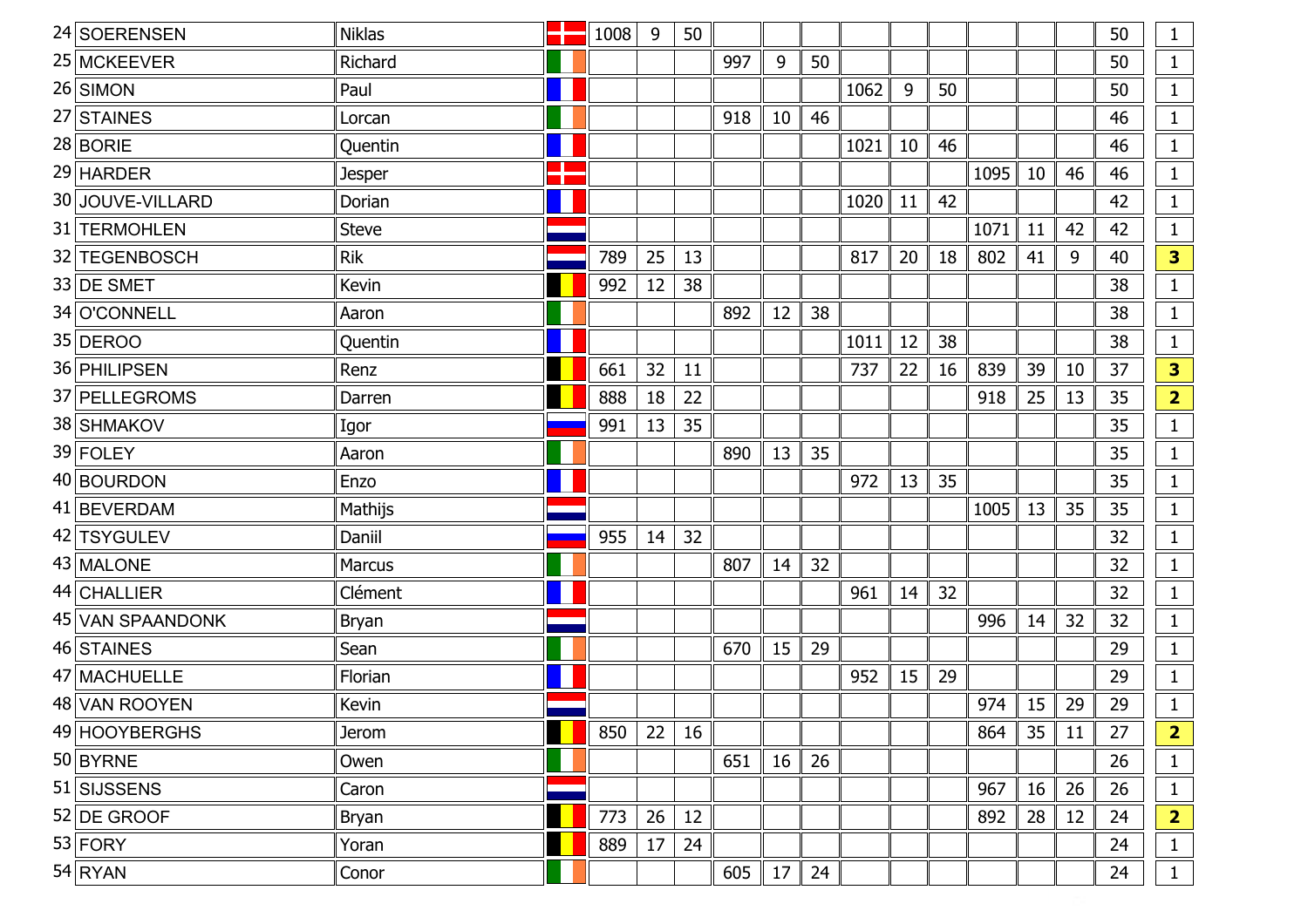| 55 BILLAUT        | Viny            |     |    |    |     |    |    | 924 | 17 | 24 |     |    |    | 24 | $\mathbf{1}$ |
|-------------------|-----------------|-----|----|----|-----|----|----|-----|----|----|-----|----|----|----|--------------|
| 56 DE ROOIJ       | Mauro           |     |    |    | 604 | 18 | 22 |     |    |    |     |    |    | 22 | $\mathbf{1}$ |
| 57 MORVANT        | <b>Baptiste</b> |     |    |    |     |    |    | 866 | 18 | 22 |     |    |    | 22 | $\mathbf 1$  |
| 58 BOUMA          | Maurice         |     |    |    |     |    |    |     |    |    | 956 | 18 | 22 | 22 | $\mathbf{1}$ |
| 59 COLLEY         | Donal           |     |    |    | 485 | 19 | 20 |     |    |    |     |    |    | 20 | $\mathbf{1}$ |
| 60 VAN BEERS      | Bart            |     |    |    |     |    |    |     |    |    | 955 | 19 | 20 | 20 | $\mathbf{1}$ |
| 61 GUNYAGLA       | Michaël         | 859 | 20 | 18 |     |    |    |     |    |    |     |    |    | 18 | $\mathbf{1}$ |
| 62 ROTMANS        | Giovanni        |     |    |    |     |    |    |     |    |    | 951 | 20 | 18 | 18 | $\mathbf{1}$ |
| 63 CHENE          | Guillaume       |     |    |    |     |    |    | 809 | 21 | 17 |     |    |    | 17 | $\mathbf{1}$ |
| 64 UDINK          | Joshua          |     |    |    |     |    |    |     |    |    | 936 | 21 | 17 | 17 | $\mathbf{1}$ |
| 65 VAN DER LOO    | Ronan           |     |    |    |     |    |    |     |    |    | 936 | 22 | 16 | 16 | $\mathbf{1}$ |
| $66$ SHAH         | Shashvat        | 843 | 23 | 15 |     |    |    |     |    |    |     |    |    | 15 | $\mathbf{1}$ |
| 67 VAN DER MEE    | Twan            |     |    |    |     |    |    |     |    |    | 928 | 24 | 14 | 14 | $\mathbf{1}$ |
| 68 DE JONG        | <b>Bas</b>      | 714 | 29 | 12 |     |    |    |     |    |    |     |    |    | 12 | $\mathbf{1}$ |
| $69$ FLEER        | Johnny          | 702 | 30 | 12 |     |    |    |     |    |    |     |    |    | 12 | $\mathbf{1}$ |
| 70 SWYSEN         | Loic            | 737 | 28 | 12 |     |    |    |     |    |    |     |    |    | 12 |              |
| 71 VAN DEN EYNDEN | Jeroen          | 756 | 27 | 12 |     |    |    |     |    |    |     |    |    | 12 |              |
| 72 DE GELDER      | <b>Nick</b>     |     |    |    |     |    |    |     |    |    | 883 | 29 | 12 | 12 |              |
| 73 MAATMAN        | Jayde           |     |    |    |     |    |    |     |    |    | 899 | 26 | 12 | 12 | $\mathbf{1}$ |
| 74 MARTENS        | Killian         |     |    |    |     |    |    |     |    |    | 882 | 30 | 12 | 12 |              |
| 75 MOOIJMAN       | Florian         |     |    |    |     |    |    |     |    |    | 894 | 27 | 12 | 12 | $\mathbf{1}$ |
| 76 DELFORGE       | Wouter          | 660 | 33 | 11 |     |    |    |     |    |    |     |    |    | 11 |              |
| 77 KEIRENS        | Robin           | 662 | 31 | 11 |     |    |    |     |    |    |     |    |    | 11 | $\mathbf{1}$ |
| 78 MERTES         | Devin           | 609 | 35 | 11 |     |    |    |     |    |    |     |    |    | 11 |              |
| 79 MERTES         | Liam            | 628 | 34 | 11 |     |    |    |     |    |    |     |    |    | 11 | $\mathbf{1}$ |
| 80 DE BROUWER     | Mitchel         |     |    |    |     |    |    |     |    |    | 868 | 33 | 11 | 11 | $\mathbf 1$  |
| 81 DRIJFHOUT      | Wesley          |     |    |    |     |    |    |     |    |    | 865 | 34 | 11 | 11 | $\mathbf{1}$ |
| 82 VIEBERINK      | Thaylor         |     |    |    |     |    |    |     |    |    | 869 | 32 | 11 | 11 | $\mathbf{1}$ |
| 83 MICHIELSEN     | Pip             | 518 | 38 | 10 |     |    |    |     |    |    |     |    |    | 10 | $\mathbf{1}$ |
| $84$ SHAH         | Samarth         | 539 | 36 | 10 |     |    |    |     |    |    |     |    |    | 10 | $\mathbf{1}$ |
| 85 VANDEPOEL      | Matthias        | 409 | 39 | 10 |     |    |    |     |    |    |     |    |    | 10 | $\mathbf{1}$ |
|                   |                 |     |    |    |     |    |    |     |    |    |     |    |    |    |              |